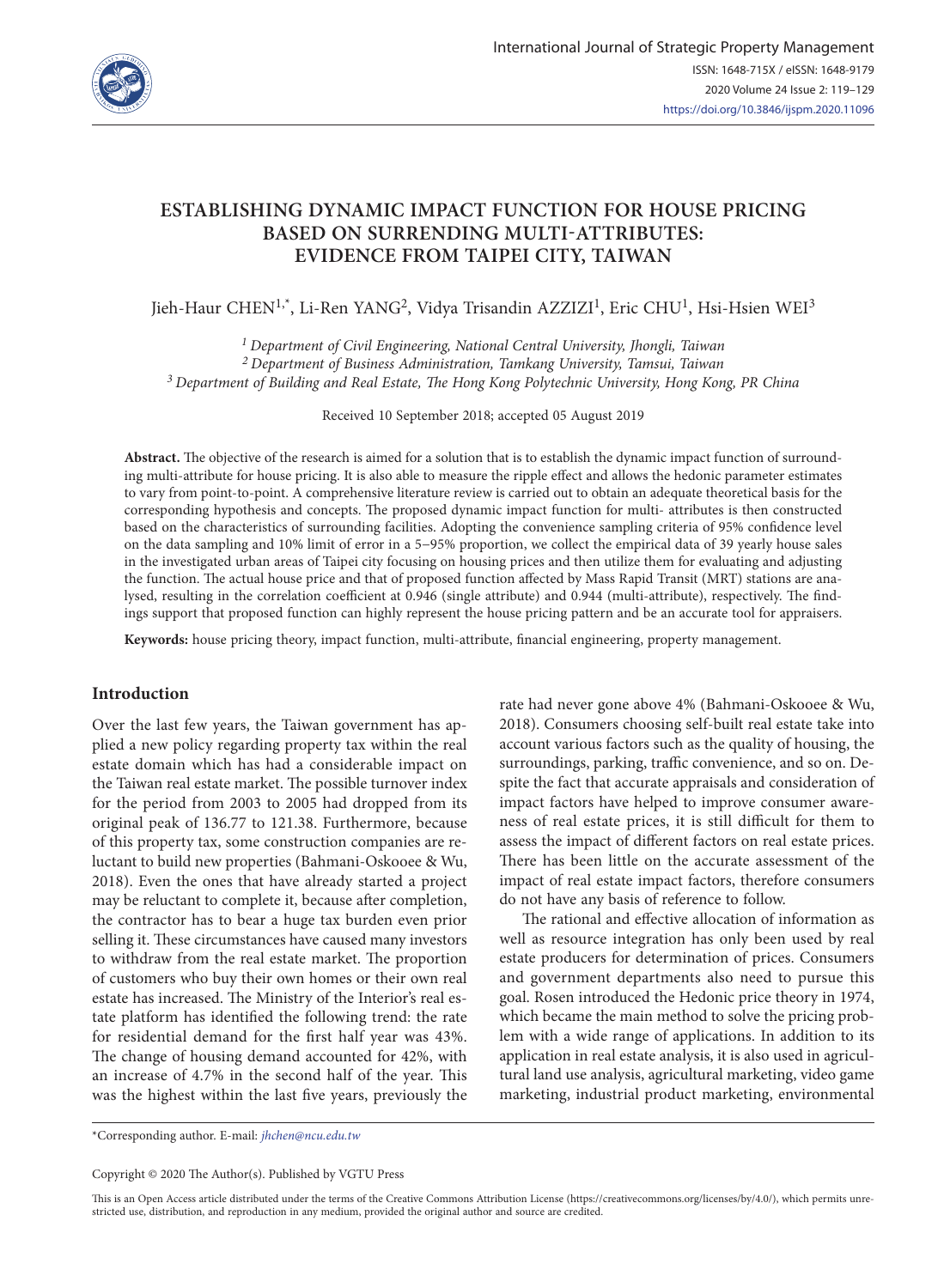assessment, social welfare policy, housing pricing, and transport convenience as well as other measures (Bahmani-Oskooee & Wu, 2018). Most of the relevant research and analysis does not take into account the fact that real estate consumers belong to different categories, for example different ethnic groups, or that different external environmental conditions might need to be considered (Gu, 2018). Among them, the convenience of facilities for transportation has recently caught practitioners' attention and become one of the most important factors affecting housing prices, with access to Mass Rapid Transit (MRT) and train stations being the main facilities for consideration. Although the importance of major facilities such as MRT stations or train stations is clear, a complete assessment is still lacking (Wen & Chang, 2014; Taltavull de la Paz & McGreal, 2019; Zhang, Zhou, Hui, & Wen, 2019). Numerous real estate valuations were made using the "comparison approach" followed by the "parcel survey" strategy in the past. However, whether it is the parcel survey, comparison approach, or hedonic price method, each of them has its own advantages and disadvantages. Comparative methods for real estate analysis are similar to the strategies used for determination of building prices. After comparing and adjusting the relevant factors (individual factors, regional factors, and price data), the valuator arrives at the corresponding price in the real estate market. The advantage of this method is that it is responsive towards actual real estate market prices. The disadvantages are that a lot of time and labour is required to compare the relevant information, the method is not objective, and it is vulnerable to variations in market prices (Chen, Chien, & Lee, 2011). The cost method is simple and convenient but often cannot be used to determine prices when cost information is lacking, resulting in a discrepancy between the estimated price and the actual price (Gholipour, Al-Mulali, Lee, & Hakim, 2016; Gholipour & Lean, 2017). In order to analyse the impact for multi-facility characteristics, it is necessary to study the prices of a large amount of real estate. The most suitable appraisal method for this purpose is the hedonic price method. In this method, real estate is treated as a collection of various characteristics, in which each feature has some implied value. In recent years, as computer and information technology has progressed, a real estate transaction database has been established. The following topics must be considered when using the hedonic price method to assess real estate prices: (1) whether the characteristic value is regarded as either constant or log-linear (Li & Brown, 1980; Des Rosiers, Lagana, & Theriault, 2001; Kopczewska & Lewandowska, 2018; Jonkman, Janssen-Jansen, & Schilder, 2018; Mastromonaco & Maniloff, 2018; J. J. Zhang, Fu, Chen, Chu, & C. C. Zhang, 2018; Lee, Liang, Chen, & Tung, 2018). For example, the price and the distance from transportation are often regarded as linear or log-linear, but some transportation hubs such as busy MRT stations, or airports, can also be sources of noise pollution which could have a negative impact on housing prices. Given that negative and positive values are added at the same time,

the influence is not always linear. (2) Another important consideration is taking into account the impact of environmental characteristics and quantity. Most studies have only considered the distance between public facilities and the real estate, but have not taken into account the impact of number of the public facilities. (3) Sales time: In real estate appraisal, the pricing date is an important factor because the tax rate corresponds to pricing date, as well as price index and degree of depreciation. In the absence of knowing the time of the sale, lack of comparative price information (e.g. cost and revenue data), and nonlinear influence by surrounding multi-attributes in a dynamic matter (e.g. MRT stations in metro area), real estate appraisal becomes incorrect thus rendering it impossible to analyse. Furthermore, although there are some methods discussing the spatial problem while using the hedonic concept, those methods cannot express or quantify the ripple effect by multi-attributes well (Zhang et al., 2019; Hill & Scholz, 2018; Lee et al., 2018; Wen, Chu, Zhang, & Xiao, 2018; Zhang et al., 2018). A dynamic mathematical function that can explain nonlinear impact by surrounding multi-attributes, measure the ripple effect, and provide relatively accurate assessment is important against the existing methods.

Considering the above-mentioned problems in an attempt to provide an effective solution for practitioners, we aim for a solution that is to establish the dynamic impact function of surrounding multi-attribute for house pricing. It is also able to measure the ripple effect and allows the hedonic parameter estimates to vary from point-to-point. The scope of this research is to study the impact of nearness to public facilities such as universities, libraries, arts centres, thrift shops, department stores, supermarkets, night markets, hospitals, police stations, fire departments, on housing prices. The convenience of location and nearness to public facilities as well as distance from business districts is usually measured by distance or time. Specifically, the hedonic price method is used to explore the impact of nearness to facilities such as MRT stations, parks, and stores on the housing prices within a region and to develop a price function using the characteristics of these facilities, generated by the impact curve equation.

# **1. Real estate appraisal and financial engineering theories**

Information and methods regarding real estate price as well as the appraiser's expertise and experience play important roles in determining the economic value of real estate, especially in monetary terms (Badarinza & Ramadorai, 2018; Agyemang, Asamoah, & Obodai, 2018; Wen et al., 2018). To make reasonable and accurate judgements the appraiser must have sufficient information as well as professional knowledge and previous experience (Alexander & Barrow, 1994; Hill & Scholz, 2018). In practice, there are several methods often used by appraisers, those are the comparison approach, parcel surveying, income approach and hedonic price method. The main method used in this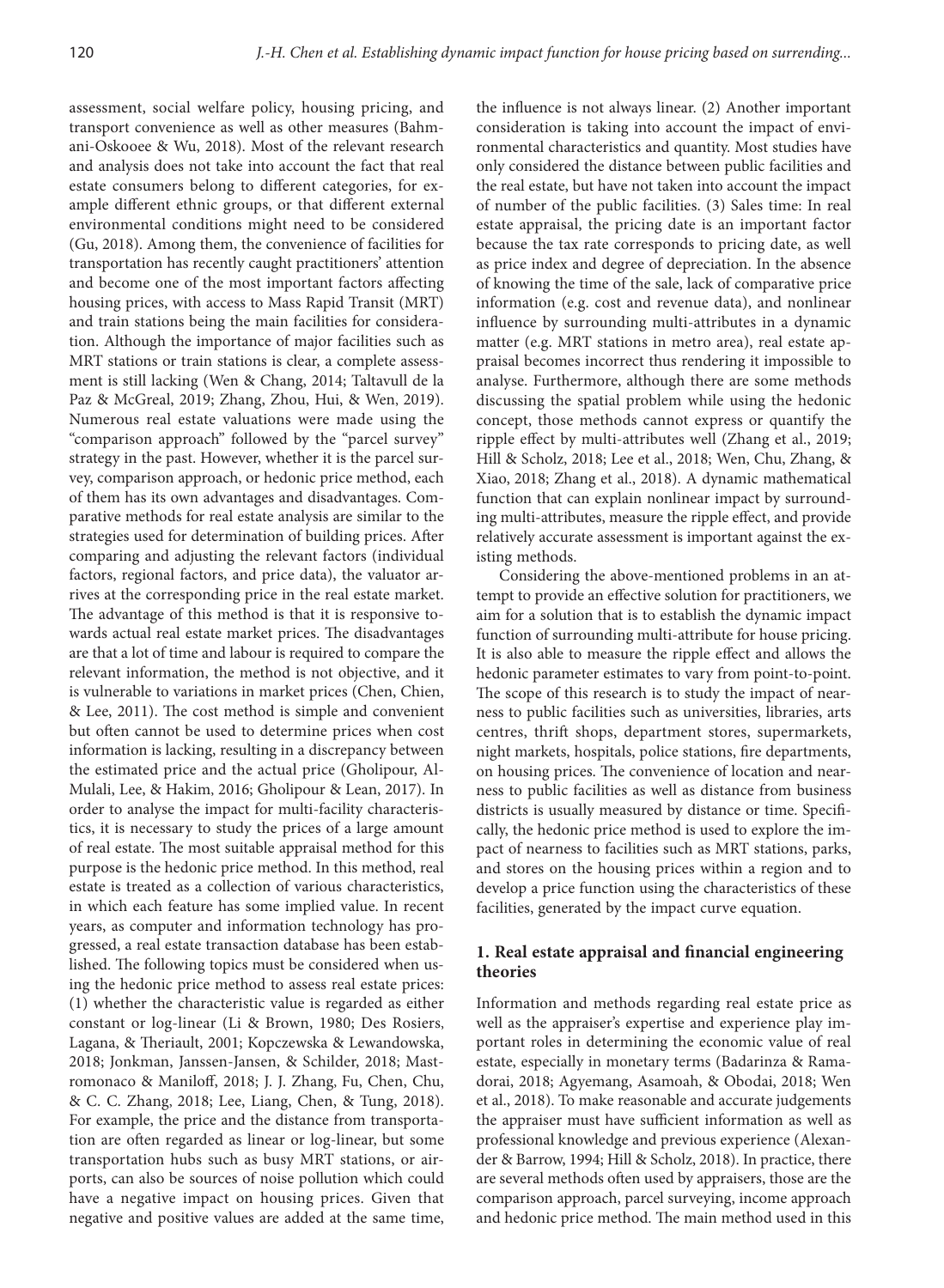study is the hedonic price method. This pricing method is based on the real estate characteristics, where the price is calculated by taking into account the impact of different housing price characteristics. Real estate prices are affected by many different characteristics, such as supply and demand in the real estate market, the surrounding environment and other factors (Bahmani-Oskooee & Wu, 2018; Zhang & Yi, 2018; Wu, Sah, & Tidwell, 2018). These features are used to establish a feature function graph and sensitivity analysis of different influential factors is carried out. Due to different number of characteristics and combinations, there are a lot of possibilities regarding real estate pricing. The basic idea of this method is to decompose the product price to show the price implied by the various characteristics. Each characteristic is analysed and its impact on price change removed (Du, Wu, Ye, Ren, & Lin, 2018). The supply and demand factors are applied to determine the remainder of the price change (Gu, 2018). The partial function obtained for each characteristic variable of the function in a certain fixed period is required in order to find the impact of changes in the characteristics on real estate prices. In the absence of homogeneous data, it is possible to compare non-homogenous real estate prices between the initial and the reporting period (Hui, 2010; Antonakakis, Chatziantoniou, Floros, & Gabauer, 2018). Accordingly, the relationship between real estate prices and characteristic factors may be expressed as:

$$
InV = \sum B_i InX_i + \sum r_j T_j + e \,,\tag{1}
$$

where the variable in the equation are: *V* – housing price;  $X_i$  – housing characteristic factors;  $B_i$  – the relationship between the quality of the housing and housing price;  $T_j$  – housing in period *j* then  $T_j = 1$ , otherwise,  $T_j = 0$ ;  $r_j$  – the price coefficient of change in the house price in *j*; *e* – random error variable.

Even for the same piece of real estate, different appraisers with different experience, professional knowledge may arrive different prices. Therefore, a method for reducing the differences between subjective appraisals and determining the impact of various factors on real estate prices has become an important topic in real estate appraisal. The International Association of Assessing Officers (IAAO) has pointed out that computer assisted mass assessment (CAMA) is now widely used to provide standardized procedures for real estate assessment, rather than simply using the computer to do data processing. Since 1996, computer-aided assessment has been promoted in a number of countries. CAMA has become an auxiliary tool for tax assessment (Bhargava, Wu, Lu, & Wang, 2004). In the United States, for example, computer assisted appraisal has been developed not only for the public sector, but also incorporated into an auxiliary mortgage credit automatic valuation model (AVM). In contrast to these technologyassisted valuation methods, traditional appraisal methods are still used to evaluate the different characteristics of real estate. Experienced appraisers draw upon their experience to complete different forms of appraisal accurately (Lean & Smyth, 2013). Scholars state that the characteristics affecting real estate prices can be divided into five categories. The first category is physical characteristics, the second category is location, the third category is financial factors, the fourth category is transaction costs, and the fifth category is the impact of inflation and prices. Physical characteristics include the number and quality of the buildings. Location includes the financial impact, economic externalities, and transportation costs. Financial factors refers to number of loans and affordability. Transaction cost refers to the cost of information acquisition and marketing time. Finally, the impact of inflation and named price refers to the price index. The second category is considered to greatly affect housing prices because of the impact of the surrounding facilities (Droes & Francke, 2018; Zhang et al., 2018). Similar studies can be also seen in examining the spatial relationship among environmental health factors, neighborhood amenities, and house prices (McCord et al., 2018; McCord, MacIntyre, Bidanset, Lo, & Davis, 2018). These considerations regarding parametric and non-parametric measurement can be regarded as factors that influence house prices based on distance.

#### **2. YIMBY (Yes In My Back Yard) facilities**

The provision of urban service facilities is important to local residents. Such facilities have a positive impact, the so-called "yes in my backyard effect" derived from their suitability, convenience, and other positive benefits (Liu et al., 2018). The proximity of such facilities has a certain degree of impact on residential prices. The establishment of objective assessment criteria is of considerable importance to the appraisal process. In terms of facilities, schools was used to have the greatest impact on housing prices, followed by large parks, department stores, MRT stations, large stadiums and convenience stores, because these facilities affect life in the surrounding area (Meen, 1999). However, because the trend in recent years has been for couples to have fewer children, the impact of schools has been significantly decreased (Des Rosiers et al., 2001). Transportation facilities have become one of the main considerations in the choice of homes but preferences vary. Facility utilization is affected by location factors. When the impact of certain surrounding facilities is too large, it weakens the degree of preference towards the facilities (Gu, 2018). It may even produce the opposite result (Oikarinen, 2008, 2014). Taking into account the current trend of real estate choices, this study takes MRT stations as the main facility.

## **3. Development of the dynamic impact function for house pricing**

Although there are some methods discussing the spatial problem while using the hedonic concept, those methods may not express or quantify the ripple effect by multiattributes well (Chen, Ong, Zhang, & Hsu, 2017; Zhang et al., 2019; Hill & Scholz, 2018; Lee et al., 2018; Wen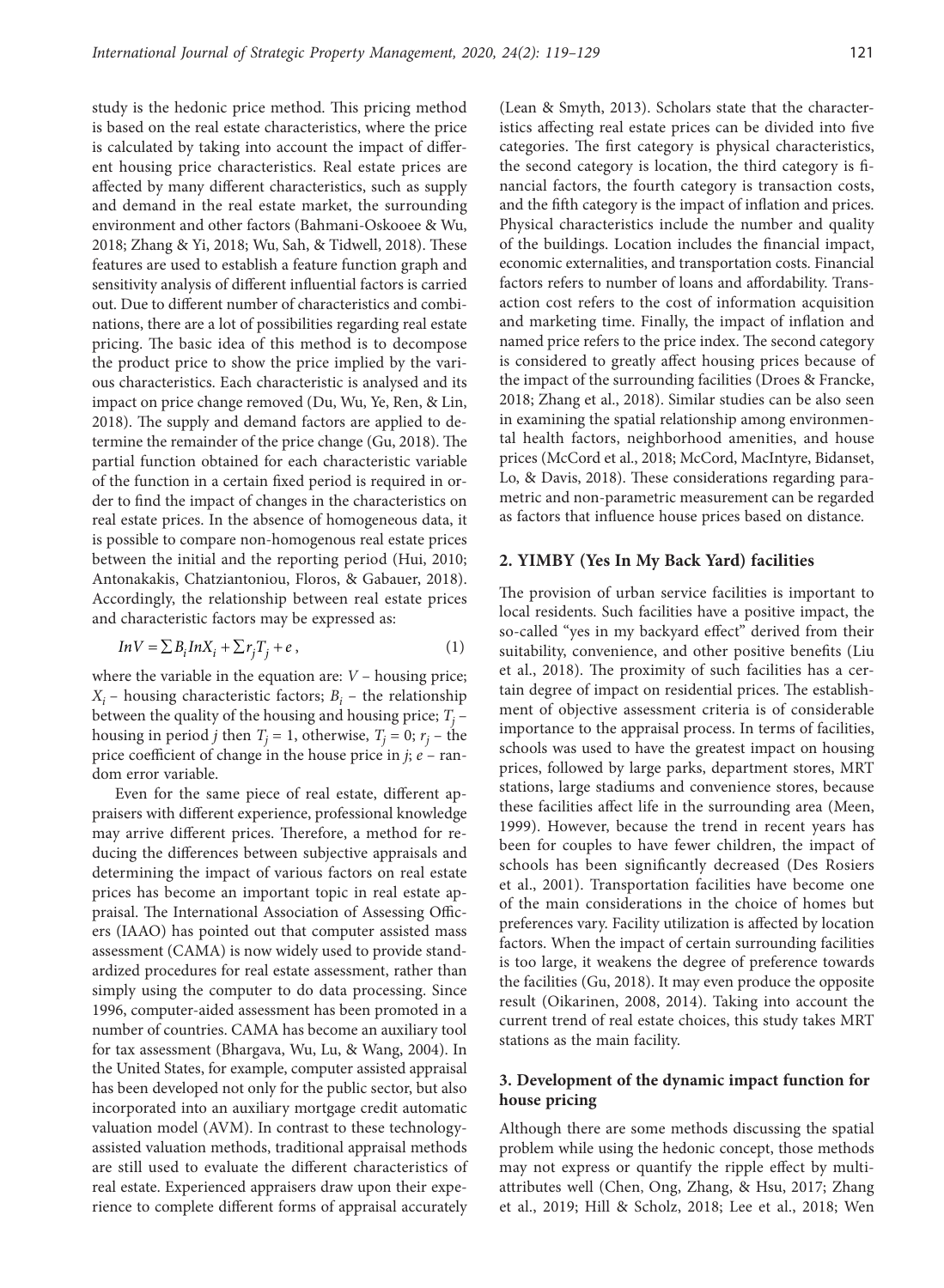et al., 2018; Zhang et al., 2018; Gu, 2018). Considering the above-mentioned problems in an attempt to provide an effective solution for practitioners, the mathematical equations for real estate pricing are built using financial engineering theory, specifically based on the hedonic price method. The proposed dynamic theory is then introduced for real estate analysis in order to find the influential characteristic factors and evaluate their impact on housing prices, before finally using a normal distribution curve method to deduce the curve of influence on housing prices given the afore-mentioned factors. The hedonic price equations are applied for real estate with similar factors such as category, age, area (pings), proximity to multi-facilities, and so on under the conditions that the target facilities are located at the centre. The dynamic impact function is established due to compare differences in distance between the real estate and target facilities. It must satisfy the following assumptions: (1) there are no other environmental factors affecting the area within facility perimeters; (2) no other YIMBY facilities are close to the target area where the facility is located; (3) individual independent asset performance of the dynamic price is based on the distance. The factors for the proposed dynamic impact function are discussed below.

Given that factors can generate noise or environmental pollution, being the closest to some types of YIMBY facilities (e.g., MRT stations, high-speed railway stations, highways), does not automatically mean that the price of nearby real estate is higher. In a regular hedonic price model, the peak price depends on the distance from facilities in the corresponding area. After reaching this peak, the YIMBY effect on housing prices begins to decline with distance. After a certain distance from the facilities, there is no longer any influence on housing prices in the surrounding area. Prices are relatively the same in other words there is in convergence of housing prices. Price convergence is case-by-case depending on the region as well as the influence of the facilities. Assuming that the proposed dynamic impact function  $f(x)$  fits the distancedecay and YIMBY effects; therefore, *f(x)* can be divided into three parts (functions A, B, and C) shown in Figure 1.



It is asymmetric as Curve A increases, housing price rises from the initial level and then reaches the peak price at distance δ. Curve B is maintained at the same level as the peak price between  $δ$  and  $τ$ . Curve C shows the effect as a decline in prices from peak ∀, with the final convergence of housing prices occurring at  $α$ .

## **3.1. Derivation of the curve A function**

Curve A is similar to the normal distribution curve, and the equation for Part A can be deduced from the normal distribution curve as follows:

$$
y = \frac{1}{\sigma\sqrt{2\pi}}e^{-\frac{(x-\mu)^2}{2\sigma^2}}.
$$
 (2)

In the original equation y,  $\sigma \sqrt{2\pi}$ ,  $-(x-\mu)^2$ , and  $2\sigma^2$ are used to find the equation of the normal distribution curve. The location of the highest peak can be located using *y* and  $- (x - \mu)^2$ . The value of the x-coordinate of the highest peak is  $\mu$ . The reciprocal  $\sigma\sqrt{2\pi}$  affects the value of *y*, because of which  $\sigma$  affects the width of the graph. In Equation (2), σ affects the width of the graph, thus we can see  $2\sigma^2$  as the main factor affecting the width.

The final distance from the facilities causes convergence of housing prices. Suppose the room rate price is α and in (2) item *y* is adjusted by *y* − α. Converting both sides of the original normal distribution curve to a height of 0 for a convergent price  $\alpha$ , results in the following equation:

$$
y - \alpha = \frac{1}{\sigma \sqrt{2\pi}} e^{\frac{-(x-\mu)^2}{2\sigma^2}}, \tag{3}
$$

where the maximum value of  $e^{2\sigma^2} = 0$  when the standard deviation  $\sigma$  is positive ( $\sigma \ge 0$ ). At the same time the maximum value of  $(x-\mu)^2$  $2\sigma^2$ *x e*  $-(x-\mu)$  $σ<sup>2</sup>$  is 1. The maximum value of *y* can be deduced using  $\frac{1}{\sqrt{2}}$  $\overline{c}$  $+ \alpha$  $\sigma\sqrt{2\pi}$ . Assuming that the reciprocal of the difference between the highest peak price and house price difference is β, then  $\sigma \sqrt{2\pi}$  can be converted to β.  $\sigma\sqrt{2\pi}$  contains the value of the curve that can affect the size of the curve, therefore it can be seen that the peak price is equal to  $\frac{1}{\beta} + \alpha$ . The equation is as follows:

$$
y - \alpha = \frac{1}{\beta} e^{\frac{-(x-\mu)^2}{2\sigma^2}}.
$$
 (4)

In the original normal distribution curve, μ denotes the *x* coordinate value of the highest peak point. Assuming that the distance between the property and "YIMBY" facility at the highest price in  $f(x)$  is  $\delta$ , the original normal distribution curve equation μ is unlimited in scope. δ parameter indicates distance, therefore δ ≥ 0. Given these assumptions, the equation is as follows:

$$
y - \alpha = \frac{1}{\beta} e^{\frac{-(x-\delta)^2}{2\sigma^2}}.
$$
 (5)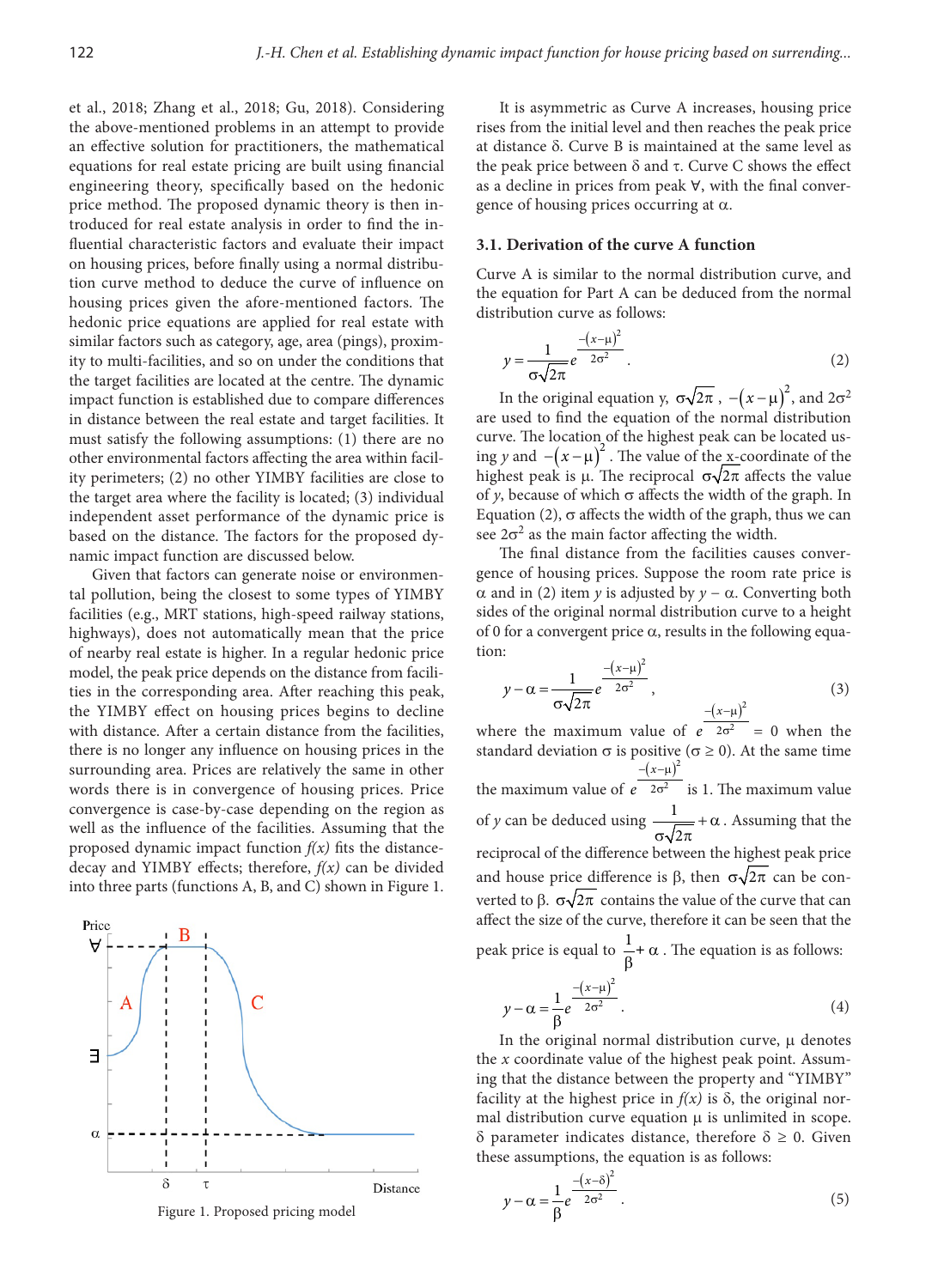From the original normal distribution curve equation, we find that  $2\sigma^2$  affects  $\sigma\sqrt{2\pi}$  and vice versa, in terms of the height and width of the curve. In order to make the deductive target curve equation more consistent with the price curve presented by the  $f(x)$ ,  $2\sigma^2$  is assumed as *y*. The equation is derived as follows:

$$
y - \alpha = \frac{1}{\beta} e^{\frac{-(x - d_1)^2}{\gamma}}.
$$
 (6)

Equation (6) is used to derive impact of the "YIMBY" facilities in the surrounding price curve function. Here x represents the distance between the property and the "YIMBY" facility, y indicates the price of the real estate. Because of the said x distance, its scope should be greater than or equal to 0. The meaning of each parameter on the price curve in relation to characteristics of the "YIMBY" facilities is defined below:

- 1. Parameter  $\alpha$  is adjusted by the *y* value for the convergence of housing prices beyond a certain distance housing prices not affected by the facilities. By using the curve to reach the end of the convergence, we can control the final price convergence regarding the impact of the factors with parameter  $β$  affecting the price level ( $\alpha \ge 0$ ).
- 2. Parameter β is derived by  $\sigma\sqrt{2\pi}$  from the reciprocal of the highest price and the price difference convergence. The height of the curve can be controlled if adjusted to a single variable, because  $\sigma$  only affects the width of the curve ( $β ≥ 0$ ).
- 3. Parameter γ controls the width of the curve. The larger the curve is, the smaller the amount of  $\gamma$ should be. The width of the curve cannot be controlled because there are two equations (γ and  $\sigma$ ) affecting each other.
- 4. Parameter δ indicates the highest price of the property and the distance between the housing area and the facilities ( $\delta \geq 0$ ).

#### **3.2. Derivation of the curve B function**

It can be seen from Figure 1 that after the price reaches its peak, the peak price is maintained for some distance and then goes down before finally reaching convergence. The linear equation for finding the part B peak price can be derived by using the curve equation for part A. If  $x = \delta$ in Equation (5) where the peak price rate can be obtained using  $\frac{1}{\beta} + \alpha$ , then the equation is as follows:

$$
y = \frac{1}{\beta} + \alpha \tag{7}
$$

If  $x = \delta$  to  $x = \tau$ , the peak price is  $\frac{1}{\beta} + \alpha$ .

#### **3.3. Derivation of the curve C function**

This curve function is derived based on the equation for the exclusion of dynamics. The equation is a simplified form of path formula as follows:

$$
L(x) = \frac{N^2}{\frac{(l-x)}{\mu_0 \mu_r S_1} + \frac{x}{\mu_0 S_2}} \quad (0 \le x \le +\infty).
$$
 (8)

After derivation, the formula can be formulated as follows:

$$
y = \frac{N^2}{\frac{l}{\mu_0 \mu_r S_1} + \frac{(\mu_r S_1 - S_2) x}{\mu_0 \mu_r S_1 S_2}}.
$$
(9)

Given the A equations, it is assumed that the prices will converge in  $\alpha$  and Equation (6) converges to 0. The adjusted formula is as follows:

$$
y - \alpha = \frac{N^2}{\frac{l}{\mu_0 \mu_r S_1} + \frac{(\mu_r S_1 - S_2) x}{\mu_0 \mu_r S_1 S_2}}.
$$
(10)

In (10), the maximum value occurs when  $x = 0$ , however the peak price of the curve is  $x = \tau$ . Thus, in Equation (8), *x* adjusted to  $x - \tau$  as follows:

$$
y - \alpha = \frac{N^2}{\frac{l}{\mu_0 \mu_r S_1} + \frac{(\mu_r S_1 - S_2)(x - \tau)}{\mu_0 \mu_r S_1 S_2}}.
$$
(11)

when  $x = \delta + d_i$  has the maximum value of  $\frac{1}{\beta} + \alpha$ .  $N^2$ is a constant, therefore it is set as 1. The relationship is as follows:

$$
\frac{1}{\beta} = \frac{1}{\frac{l}{\mu_0 \mu_r S_1}},\tag{12}
$$

where  $0^{\mu_r}$ <sup>0</sup> *l*  $\frac{V}{\mu_0 \mu_r S_1}$  is assumed to be β. The equation is as follows:

$$
y - \alpha = \frac{1}{\beta + \frac{(\mu_r S_1 - S_2)(x - \tau)}{\mu_0 \mu_r S_1 S_2}}.
$$
(13)

where  $\mu_0$  is a constant. It is assumed that  $\mu_0 = 1$  and  $\mu_r S_1$ for  $θ$ , and  $S_2$  as  $ε$ . The equation is as follows:

$$
y - \alpha = \frac{1}{\beta + \frac{(\theta - \varepsilon)(x - \tau)}{\theta \varepsilon}}.
$$
(14)

When  $\theta > \varepsilon$ , Equation (14) is convergent and  $\frac{(\theta - \varepsilon)}{\theta \varepsilon}$ 

can control the distance to reach the convergence price. Derivation and integration of the above formula (6), (7), and (14), lead us to yield the dynamic impact function *f(x)*:

 $\sqrt{ }$ 

$$
f(x) = \begin{cases} \frac{1}{\beta}e^{-\frac{(x-\delta)^2}{\gamma}} + \alpha, & 0 \le x < \delta \\ \frac{1}{\beta} + \alpha, & \delta \le x \le \tau \\ \frac{1}{\beta + \frac{(\theta - \epsilon)(x - \tau)}{\theta \epsilon}} + \alpha, & \tau < x < +\infty \end{cases}
$$
(15)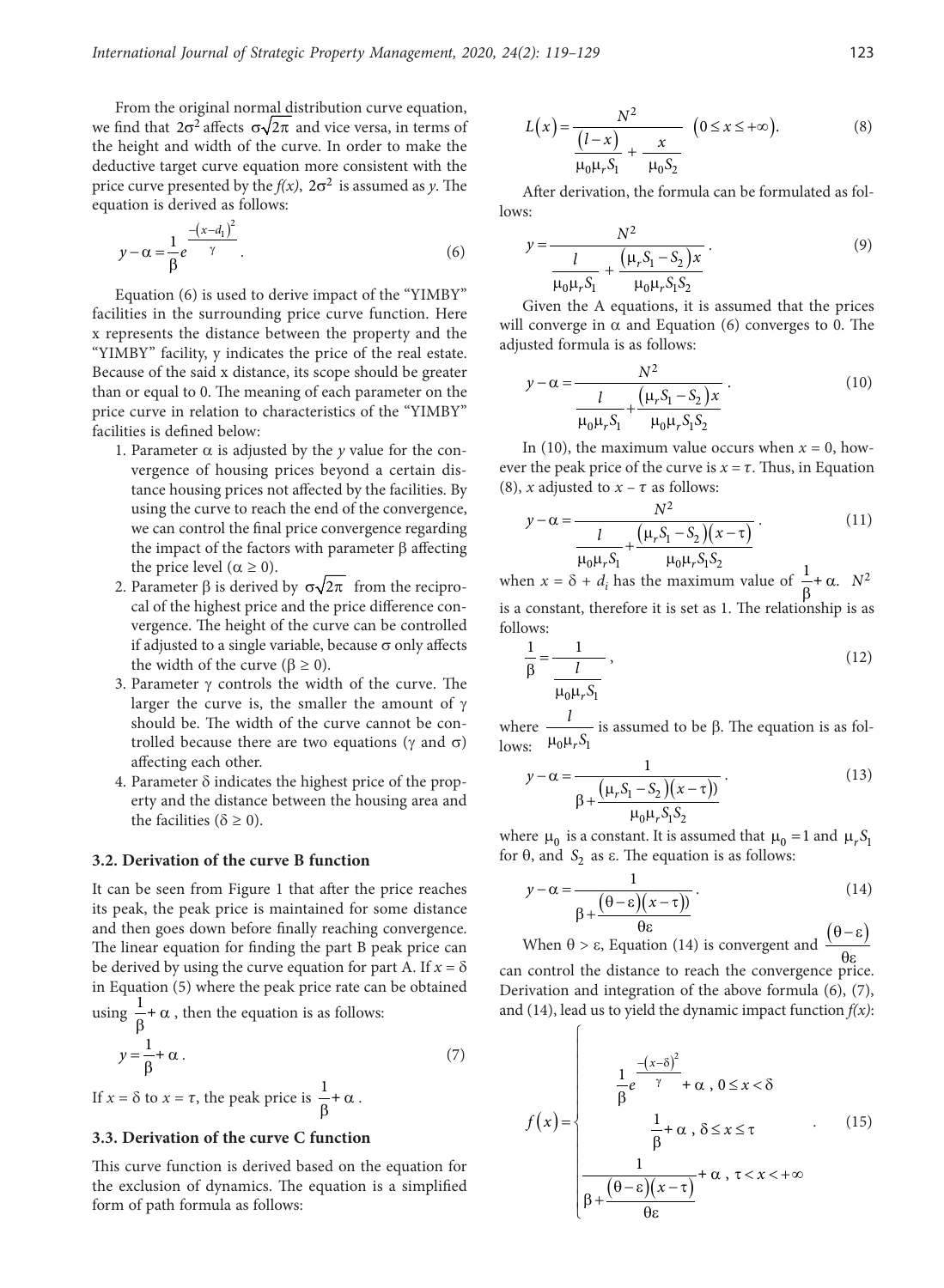The value of  $\alpha$  is always positive, because in house price convergence, the value of the house price is always greater than zero.

## **4. Implementation and discussion**

The research has provided a solution that is to establish the dynamic impact function of surrounding multi-attribute for house pricing. It is also able to measure the ripple effect and allows the hedonic parameter estimates to vary from pointto-point. Thus, there are two implementations to evaluate the proposed function  $f(x)$ . The first one is to evaluate the proposed function using a single main facility that affects house prices. The other one is for multi-attributes (main facilities). The following conditions must be met: (1) there must be no other major impact factor affecting housing prices in the MRT area; (2) the main impact on housing prices in the area is proximity to MRT facilities; (3) there are no other MRT stations within a investigated range, so it is clear which MRT station acts as the main facility that affects house prices. After determining the area, the real estate locations are chosen using the Ministry of Interior real estate network transaction price inquiry service. The real estate is selected according to the following conditions, being similar in: (1) age; (2) size; (3) quality; and (4) terms of the reputation of the construction company that develops the real estate. After the selection of real estate cases around the MRT station, information regarding location of the transaction, real estate area, transaction price, price per unit, room and housekeeping patterns, as well as floor height is obtained using the Ministry of Interior real estate transaction data base. Other real estate related information is obtained using Google earth, such as date, house age, the time it takes for the house to be sold, access to parking, number of floors, and real estate category. Analysis of position, distance from the MRT station, as well as status quo is carried out using GIS and survey data. For the feature price impact function affected by a single and multiple factors (numbers of MRT stations), we conduct 4 case studies: Beitou MRT station (single factor), Jingmei MRT (single factor), Houshanpi-Kunyang MRT (2 factors), Dongmen-Zhongxiao-Xinsheng MRT (3 factors) stations in the investigated area based on convenient sampling. The prices of total 138 housing units sold in 2009 around investigated MRT stations are selected, which satisfies 95% confidence level on the data sampling and 5% limit of error in a 10–90% proportion (Chen & Hsu, 2008; Chen, Yang, Su, & Lin, 2010). The observations cover house sold data in the investigated area in a limited time period (May, 2009) in 2009. This can minimize the impact by force majeure such domestic macro-economy, global trade volatility, and major disasters. The reason to use past data is due to the data/case sensitivity themselves. It may influence house transactions/price if revealing latest information. For Case Study 1 and 2, they can be inferred as the significant factor because there are no other factors that affect the price of housing in the surrounding area. Beitou MRT station is located in the Taipei north region approximately 6 km away from downtown center and Jingmei MRT station is in the

south side of the city, also approximately 6 km away from downtown center. For Case Study 3 and 4, Houshanpi-Kunyang MRT stations (2 factors) are approximate 1 km away from the main shopping district of Taipei and Dongmen-Zhongxiao-Xinsheng MRT stations (3 factors) are right at the most prosperous center of the city.

The chosen housing units sold from 3 to 7 years old are all located in the investigated regions. None of the chosen apartment buildings had first-floor storefronts, and the selected units are located on the 2nd to 10th floors. Each unit is between 30 and 60 pings (100 to 200 meter<sup>2</sup>) in area. It can be seen that the theoretical house price curve is similar to the actual house price curve, and shows the same trend. The correlation between the two lines is analyzed using the distance between the actual housing unit and the MRT station. The CORREL (array1, array2) function in Microsoft Excel allows users to calculate correlation coefficient r by inserting the real price data and estimated price by the proposed function. The value of the correlation is between 1 and −1. The closer to 1 the greater the correlation, the higher the degree of similarity between the two curves, implying that the proposed function can be applied in practice. By inserting the dynamic impact function (Equation 15), the actual house price and the theoretical house price are analysed using the CORREL function in Microsoft Excel. Tables 1−3 show that all of their correlation coefficients *r* > 0.9 (0.946, 0.981, and 0.944 respectively).

Table 1. The actual distance and case prices affected by a single impact factor (Beitou MRT station, Taipei)

| Observation                         | Distance<br>(m) | Actual<br>house price<br>(million $\mathrm{NTD/m^2}$ ) | Predicted house<br>price (million<br>$\mathrm{NTD/m^2}$ |  |
|-------------------------------------|-----------------|--------------------------------------------------------|---------------------------------------------------------|--|
| $\mathbf{1}$                        | 70              | 14.92                                                  | 15.11                                                   |  |
| $\overline{2}$                      | 110             | 16.12                                                  | 16.26                                                   |  |
| 3                                   | 145             | 16.64                                                  | 16.64                                                   |  |
| $\overline{4}$                      | 196             | 16.61                                                  | 16.64                                                   |  |
| 5                                   | 234             | 15.97                                                  | 15.23                                                   |  |
| 6                                   | 300             | 15.40                                                  | 13.94                                                   |  |
| 7                                   | 314             | 14.24                                                  | 13.77                                                   |  |
| 8                                   | 314             | 14.15                                                  | 13.77                                                   |  |
| 9                                   | 336             | 13.65                                                  | 13.55                                                   |  |
| 10                                  | 364             | 13.50                                                  | 13.32                                                   |  |
| 11                                  | 400             | 13.18                                                  | 13.10                                                   |  |
| 12                                  | 445             | 12.61                                                  | 12.88                                                   |  |
| 13                                  | 454             | 12.49                                                  | 12.85                                                   |  |
| 14                                  | 513             | 12.32                                                  | 12.65                                                   |  |
| 15                                  | 568             | 12.62                                                  | 12.51                                                   |  |
| 16                                  | 653             | 12.57                                                  | 12.35                                                   |  |
| 17                                  | 679             | 11.77                                                  | 12.31                                                   |  |
| 18                                  | 694             | 10.85                                                  | 12.29                                                   |  |
| Correlation coefficient $r = 0.946$ |                 |                                                        |                                                         |  |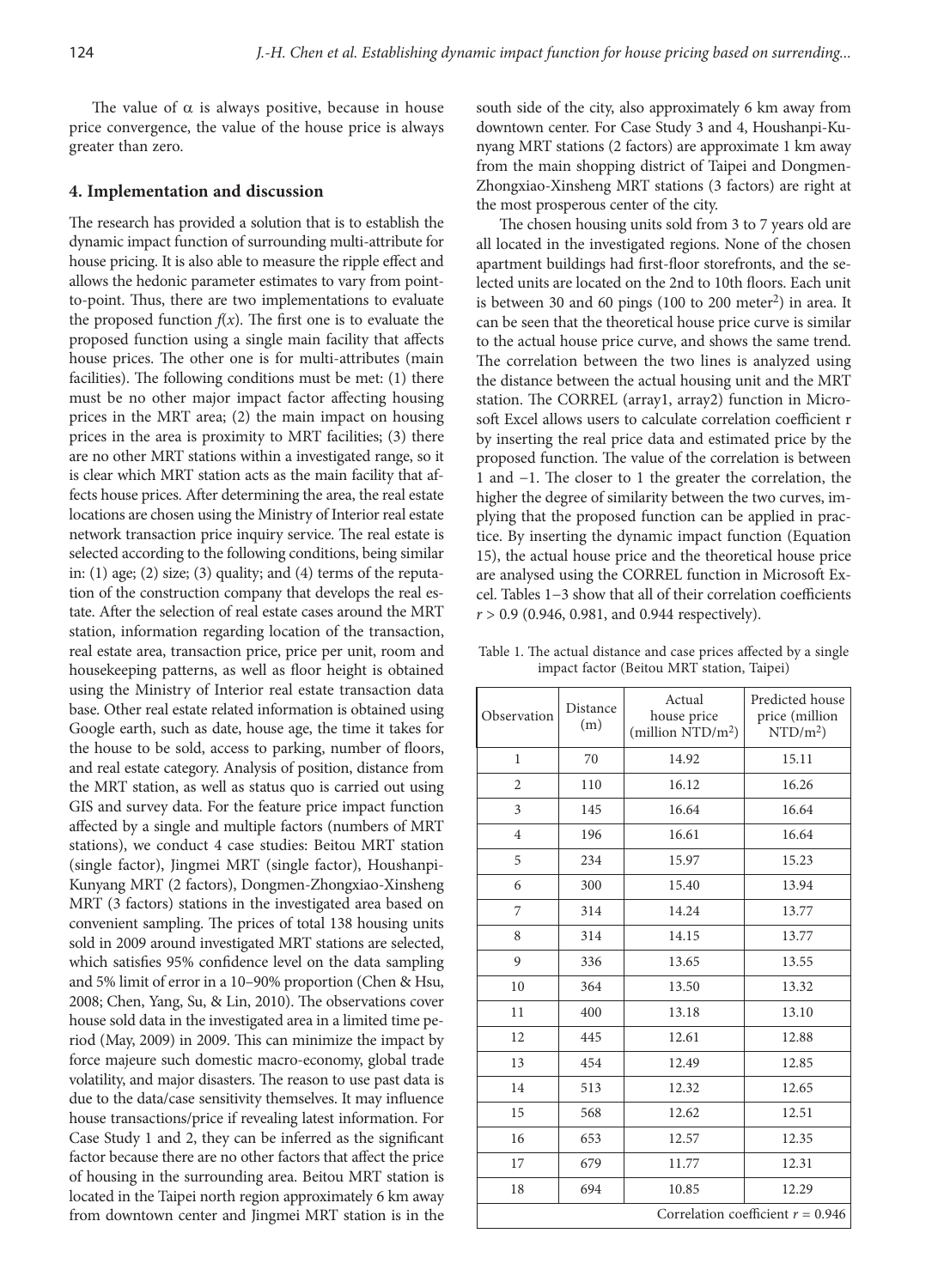| Observation    | Distance<br>from<br>Jingmei<br><b>MRT</b><br>station<br>(m) | Actual<br>house price<br>(million $\rm NTD/m^2$ ) | Predicted house<br>price (million<br>$\mathrm{NTD/m^2}$ |
|----------------|-------------------------------------------------------------|---------------------------------------------------|---------------------------------------------------------|
| 1              | 191                                                         | 12.30                                             | 12.30                                                   |
| $\overline{2}$ | 203                                                         | 12.22                                             | 12.22                                                   |
| 3              | 247                                                         | 11.93                                             | 11.93                                                   |
| 4              | 270                                                         | 11.31                                             | 9.95                                                    |
| 5              | 272                                                         | 11.42                                             | 11.31                                                   |
| 6              | 274                                                         | 11.06                                             | 11.42                                                   |
| 7              | 301                                                         | 9.83                                              | 8.85                                                    |
| 8              | 307                                                         | 9.45                                              | 9.45                                                    |
| 9              | 311                                                         | 8.92                                              | 8.92                                                    |
| 10             | 316                                                         | 8.89                                              | 8.62                                                    |
| 11             | 327                                                         | 8.76                                              | 8.49                                                    |
| 12             | 346                                                         | 8.75                                              | 8.49                                                    |
| 13             | 351                                                         | 8.74                                              | 8.48                                                    |
| 14             | 355                                                         | 8.65                                              | 8.39                                                    |
| 15             | 358                                                         | 8.59                                              | 8.16                                                    |
| 16             | 375                                                         | 8.26                                              | 7.85                                                    |
| 17             | 398                                                         | 8.24                                              | 7.83                                                    |
| 18             | 403                                                         | 8.06                                              | 7.66                                                    |
| 19             | 425                                                         | 8.06                                              | 7.66                                                    |
| 20             | 511                                                         | 8.02                                              | 7.62                                                    |
| 21             | 528                                                         | 7.92                                              | 7.53                                                    |
| 22             | 550                                                         | 7.90                                              | 7.51                                                    |
| 23             | 554                                                         | 7.79                                              | 7.79                                                    |
| 24             | 557                                                         | 7.77                                              | 7.77                                                    |
| 25             | 558                                                         | 7.76                                              | 7.76                                                    |
| 26             | 559                                                         | 7.74                                              | 7.74                                                    |
| 27             | 561                                                         | 7.69                                              | 7.69                                                    |
| 28             | 570                                                         | 7.64                                              | 7.64                                                    |
| 29             | 588                                                         | 7.62                                              | 7.62                                                    |
| 30             | 593                                                         | 7.54                                              | 7.54                                                    |
| 31             | 604                                                         | 7.47                                              | 7.47                                                    |
| 32             | 633                                                         | 7.46                                              | 7.46                                                    |
| 33             | 723                                                         | 7.39                                              | 7.39                                                    |
| 34             | 745                                                         | 7.38                                              | 7.38                                                    |
| 35             | 813                                                         | 7.35                                              | 7.35                                                    |
| 36             | 830                                                         | 7.30                                              | 7.30                                                    |
| 37             | 834                                                         | 7.26                                              | 7.26                                                    |
| 38             | 840                                                         | 7.24                                              | 7.24                                                    |
| 39             | 847                                                         | 7.23                                              | 7.23                                                    |
| 40             | 849                                                         | 7.22                                              | 7.22                                                    |

Correlation coefficient *r* = 0.981

Table 2. The actual distance and case prices affected by a single impact factor (Jingmei MRT station, Taipei)

 $\overline{\phantom{a}}$ 

Table 3. Actual distance and case prices affected by multiple impact factors (2 factors)

| Observation                         | Distance<br>from<br>Houshanpi<br><b>MRT</b><br>station<br>(m) | Distance<br>from<br>Kunyang<br><b>MRT</b><br>station<br>(m) | Actual<br>house<br>price<br>(\$million<br>$\mathrm{NTD/m^2}$ | Predicted<br>house<br>price<br>(\$million<br>$\mathrm{NTD/m^2}$ |  |
|-------------------------------------|---------------------------------------------------------------|-------------------------------------------------------------|--------------------------------------------------------------|-----------------------------------------------------------------|--|
| 1                                   | 1                                                             | 1399                                                        | 12.21                                                        | 12.25                                                           |  |
| $\overline{c}$                      | 28                                                            | 1373                                                        | 12.73                                                        | 12.72                                                           |  |
| 3                                   | 66                                                            | 1334                                                        | 13.08                                                        | 13.52                                                           |  |
| 4                                   | 79                                                            | 1321                                                        | 13.79                                                        | 13.79                                                           |  |
| 5                                   | 248                                                           | 1153                                                        | 14.50                                                        | 14.49                                                           |  |
| 6                                   | 255                                                           | 1145                                                        | 14.46                                                        | 14.49                                                           |  |
| 7                                   | 263                                                           | 1137                                                        | 13.90                                                        | 14.30                                                           |  |
| 8                                   | 325                                                           | 1075                                                        | 13.23                                                        | 13.27                                                           |  |
| 9                                   | 431                                                           | 969                                                         | 12.70                                                        | 12.59                                                           |  |
| 10                                  | 431                                                           | 969                                                         | 12.64                                                        | 12.59                                                           |  |
| 11                                  | 525                                                           | 875                                                         | 11.33                                                        | 12.31                                                           |  |
| 12                                  | 665                                                           | 735                                                         | 11.57                                                        | 11.50                                                           |  |
| 13                                  | 831                                                           | 569                                                         | 14.44                                                        | 13.67                                                           |  |
| 14                                  | 861                                                           | 539                                                         | 14.39                                                        | 14.05                                                           |  |
| 15                                  | 900                                                           | 500                                                         | 14.82                                                        | 14.82                                                           |  |
| 16                                  | 965                                                           | 435                                                         | 14.67                                                        | 14.82                                                           |  |
| 17                                  | 970                                                           | 430                                                         | 13.69                                                        | 14.82                                                           |  |
| 18                                  | 1003                                                          | 398                                                         | 14.30                                                        | 14.82                                                           |  |
| 19                                  | 1188                                                          | 213                                                         | 14.12                                                        | 14.54                                                           |  |
| 20                                  | 1241                                                          | 159                                                         | 14.14                                                        | 14.37                                                           |  |
| 21                                  | 1395                                                          | 5                                                           | 13.28                                                        | 13.75                                                           |  |
| Correlation coefficient $r = 0.944$ |                                                               |                                                             |                                                              |                                                                 |  |

Figures 2−4 illustrate the fitting between actual and predicting house sold price. For Case study 1, the presence of a park (Chengde Park) increases the quality of life in the surrounding area, making house prices higher than the theoretical curve, as indicated by results obtained after a field visit. It can be seen that the theoretical house price curve is similar to the actual house price curve, and shows the same trend. Accordingly, the findings indicate that it is the facility characteristics which affect the level of housing prices. It can be seen that there is a convergence of housing prices in the same area. For 3 or more attributes, assuming that there are N MRT stations affecting the same area, the dynamic function gives  $f_1(x), f_2(x), f_3(x)...f_N(x) f_1(x), f_2(x), f_3(x)...f_N(x)$ . Thus, *N*-1 should be summed and deducted from α. The aggregate is as formulated follows:

$$
\sum_{i}^{N} \Big[ f_i(x) \Big] - (N-1)\alpha . \tag{16}
$$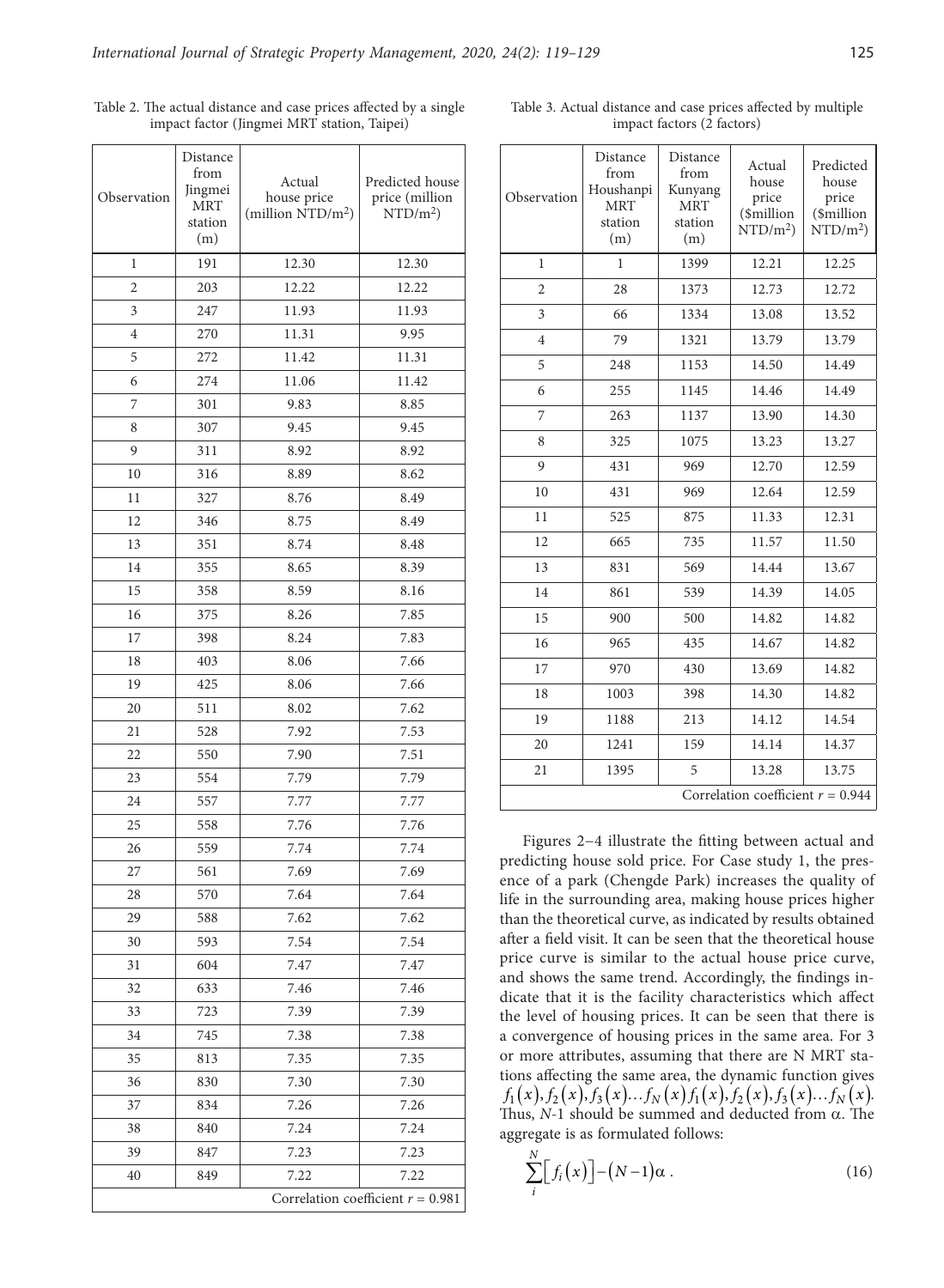

Figure 2. Comparison between theoretical and actual house price curve influenced by single factor (Beitou MRT station, Taipei)



Figure 3. Comparison between theoretical and actual house price curve influenced by single factor (Jingmei MRT station, Taipei)



Distance from MRT station

Figure 4. Comparison between theoretical and actual house price curve influenced by multiple factors (2 factors)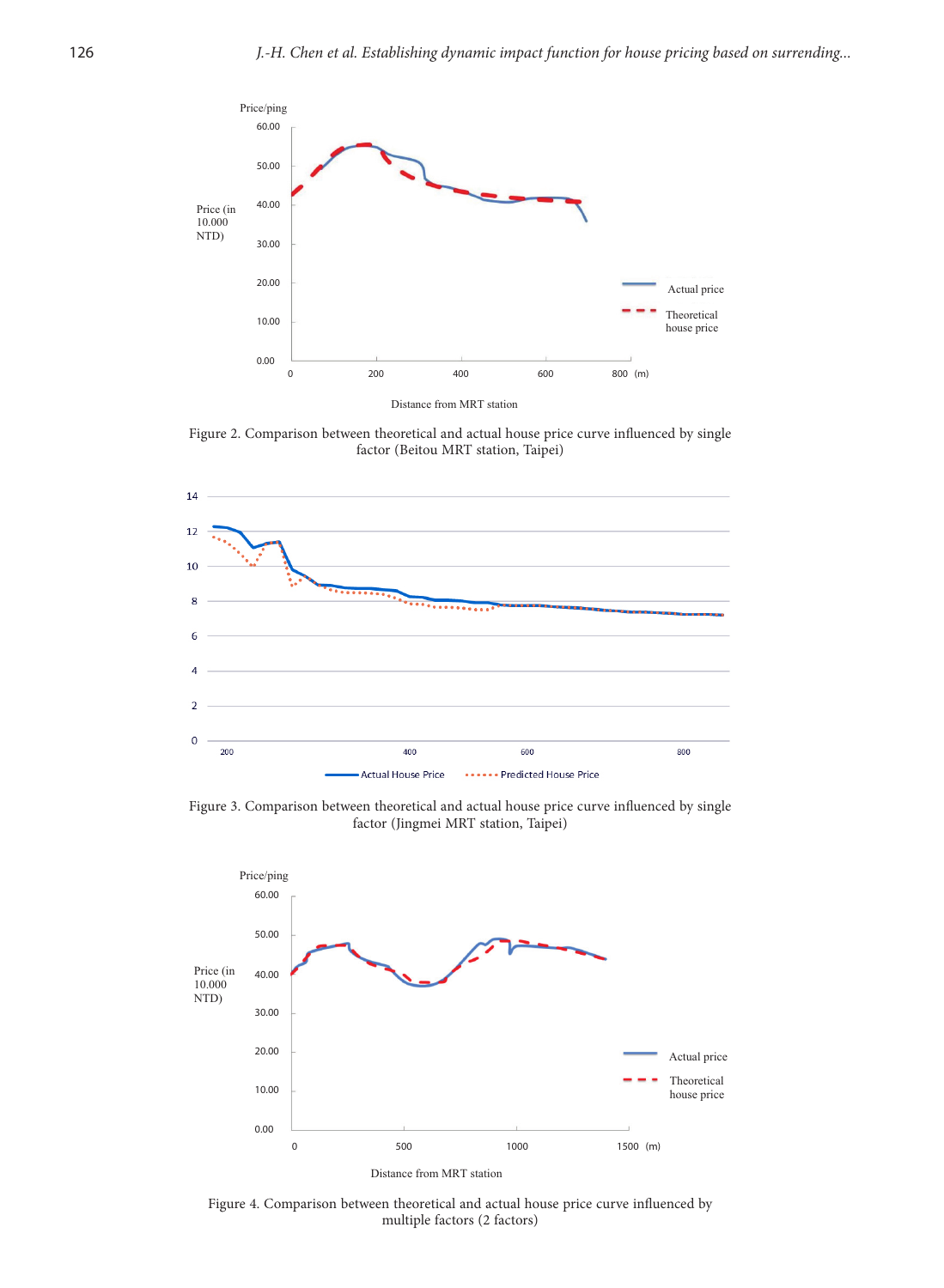| Observation (59 in total)           | Shortest distance to<br>the closest MRT (m) | Longest distance to<br>the farthest MRT<br>(m) | Actual house price<br>$(\text{simillion NTD/m}^2)$ | Predicted house<br>price (\$million<br>$\mathrm{NTD/m^2}$ |
|-------------------------------------|---------------------------------------------|------------------------------------------------|----------------------------------------------------|-----------------------------------------------------------|
| 1 (Shortest distance)               | 62                                          | 907                                            | 14.62                                              | 14.62                                                     |
| 52 (Longest distance)               | 751                                         | 1073                                           | 12.72                                              | 11.44                                                     |
| 15 (Highest actual price)           | 211                                         | 847                                            | 15.76                                              | 14.97                                                     |
| 20 (Highest predicted price)        | 321                                         | 866                                            | 15.75                                              | 15.75                                                     |
| 57 (Lowest actual price)            | 368                                         | 745                                            | 10.40                                              | 10.40                                                     |
| 6 (Lowest predicted price)          | 141                                         | 901                                            | 10.65                                              | 10.33                                                     |
| Average                             | 391                                         | 818                                            | 13.10                                              | 12.92                                                     |
| Standard Deviation                  | 202                                         | 245                                            | 1.31                                               | 1.37                                                      |
| Correlation coefficient $r = 0.912$ |                                             |                                                |                                                    |                                                           |

Table 4. Actual distance and case prices affected by multiple impact factors (3 factors)



Figure 5. Comparison between theoretical and actual house price curve influenced by multiple factors (3 factors)

For example, if there are three MRT stations in the investigation area, 3^N types of function combination should be taken into consideration since each MRT station has a combination of three dynamic functions. As a result, for Case Study 4 with 3 attributes (3 MRT stations), the resulting correlation coefficient is  $r = 0.912$  still highly matching to the real housing price as shown in Table 4 and Figure 5.

Figure 5 exhibits several peaks for the house price due to more attributes that can influence house price such as shopping malls, parks, stadiums, and schools. The dynamic impact function of surrounding multi-attributes for house pricing is then evaluated and ready for both further academic study and practical use.

## **Conclusions**

This is an academic study focused on the construction of a dynamic impact function of surrounding multi-attributes for house pricing. This paper discusses not only real estate characteristics regarding distance effects but practical applications for improving appraisal accuracy. The analysis from the empirical implementation is carried out in order to test its impact on real estate pricing, to examine the real estate impact curve interpretation ability, and finally to apply the results to verify accuracy for the function. The implementation using empirical data is one of the contributions demonstrating the feasibility of the proposed function. In addition, the function is verified by empirical cases and the results can enhance appraisal accuracy, real estate market development, and strategies in the future. From the findings of correlation coefficient  $r = 0.944$  and 0.946 for a single and multi-attributes, respectively, we can convey that the proposed function is an effective method to express (1) the ripple effects by multi-attributes to the target house price, (2) a dynamic distance pattern to the house price. It, thus, gives appraisers an accurate model for estimating house prices. This study differs from the previous studies in that the relationship between the proximity to the facility and the real estate price is presented in the form of a mathematical function with high accuracy. A thorough understanding of real estate appraisal and related knowledge can help across the field. As a result, the implementation of the proposed model can be used to establish different variables such as distance factors and proximity to "YIMBY" facilities in the field of selected location.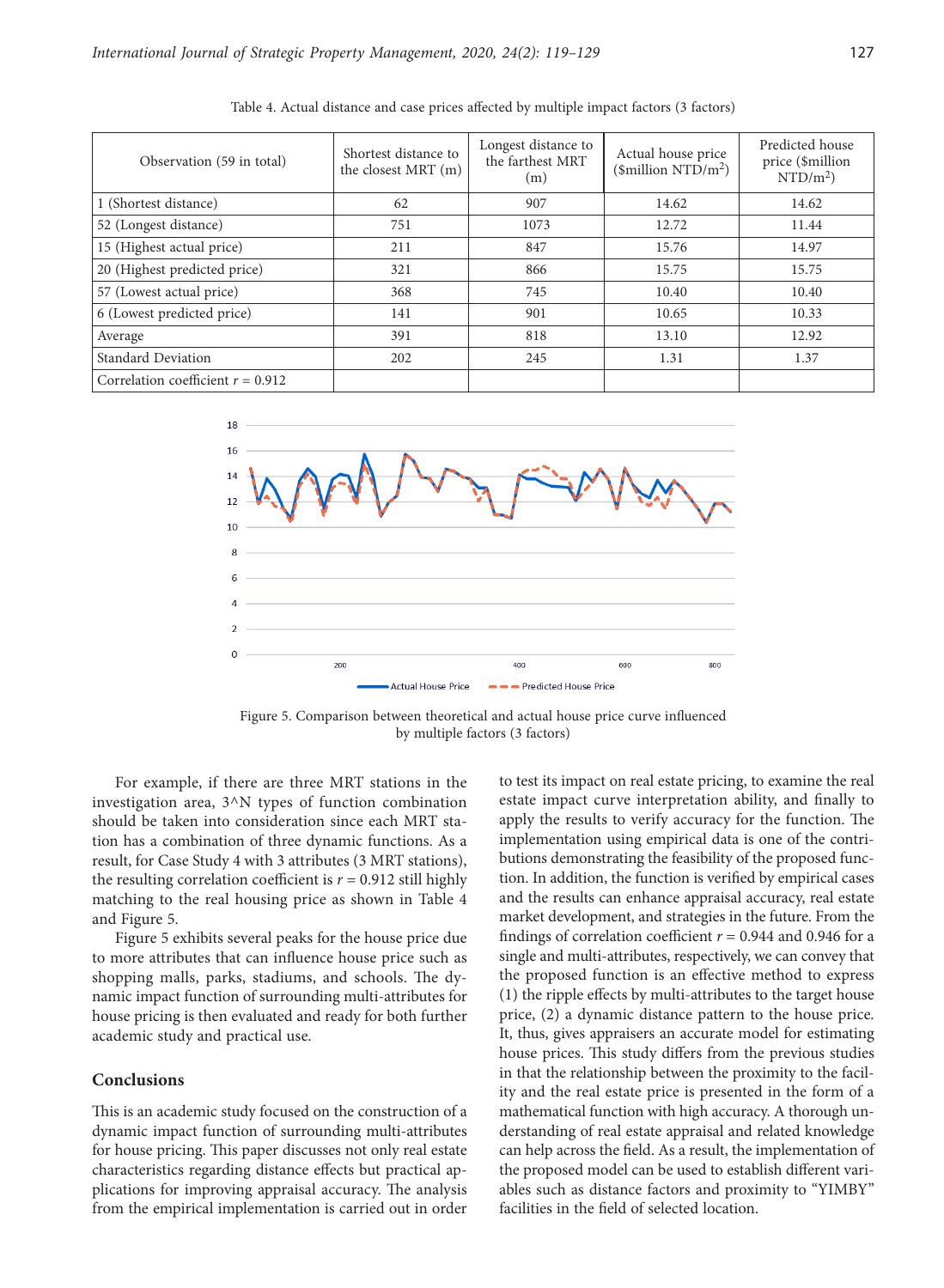The findings explain real estate price well in a mathematical way based on distance; however, the model may be not applicable when other factors are out of current consideration or assumptions such as economic impact, political impact, force majeure, and long-run period. For example, economic status may be changed dramatically in a developing country. Political or unforeseen impact may create temporarily deviation in the investigated region. Any period longer than one year may also cause price escalation/de-escalation due to inflation/disinflation. The follow-up study is encouraged to deal with time integrated with macroeconomic issues that may lead practitioners to a different level of dynamic prediction model for real estate pricing.

## **Acknowledgements**

This work was partly supported by the Ministry of Science and Technology (MOST), Taiwan, for promoting academic excellent of universities under grant numbers of MOST-106-2221-E-008-020-MY2.

# **Disclosure statement**

All authors do not have any competing financial, professional, or personal interests from other parties.

# **References**

- Agyemang, F. O., Asamoah, P. K. B., & Obodai, J. (2018). Changing family systems in Ghana and its effects on access to urban rental housing: a study of the Offinso Municipality*. Journal of Housing and the Built Environment*, *33*(4), 893-916. <https://doi.org/10.1007/s10901-018-9604-7>
- Alexander, C., & Barrow, M. (1994). Seasonality and cointegration of regional house prices in the UK. *Urban Studies*, *31*, 1667-1689. <https://doi.org/10.1080/00420989420081571>
- Antonakakis, N., Chatziantoniou, I., Floros, C., & Gabauer, D. (2018). The dynamic connectedness of UK regional property returns. *Urban Studies*, *55*(14), 3110-3134. <https://doi.org/10.1177/0042098017739569>
- Badarinza, C., & Ramadorai, T. (2018). Home away from home? Foreign demand and London house prices. *Journal of Financial Economics*, *130*(3), 532-555. <https://doi.org/10.1016/j.jfineco.2018.07.010>
- Bahmani-Oskooee, M., & Wu, T.-P. (2018). Housing prices and real effective exchange rates in 18 OECD countries: a bootstrap multivariate panel Granger causality. *Economic Analysis and Policy*, *60*, 119-126.

<https://doi.org/10.1016/j.eap.2018.09.005>

Bhargava, B., Wu, X., Lu, Y., & Wang, W. (2004). Integrating heterogeneous wireless technologies: a cellular aided mobile ad hoc network (CAMA). *Mobile Networks and Applications*, *9*(4), 393-408.

<https://doi.org/10.1023/B:MONE.0000031606.04846.fa>

- Chen, P.-F., Chien, M.-S., & Lee, C.-C. (2011). Dynamic modeling of regional house price diffusion in Taiwan. *Journal of Housing Economics*, *20*(4), 315-332. <https://doi.org/10.1016/j.jhe.2011.09.002>
- Chen, J.-H., Ong, C. F., Zhang, L., & Hsu, S.-C. (2017). Forecasting spatial dynamics of the housing market using support

vector machine. *International Journal of Strategic Property Management*, *21*(3), 273-283. <https://doi.org/10.3846/1648715X.2016.1259190>

- Chen, J.-H., Yang, L.-R., Su, M.-C., & Lin, J.-Z. (2010). A rule extraction based approach in predicting derivative use for financial risk hedging by construction companies. *Expert Systems with Applications*, *37*(9), 6510-6514. <https://doi.org/10.1109/ICIII.2011.101>
- Chen, J.-H., & Hsu, S. C. (2008). Quantifying impact factors of corporate financing: engineering consulting firms. *Journal of Management in Engineering*, *24*(2), 96-104. [https://doi.org/10.1061/\(ASCE\)0742-597X\(2008\)24:2\(96\)](https://doi.org/10.1061/(ASCE)0742-597X(2008)24:2(96))
- Des Rosiers, F., Lagana, A., & Theriault, M. (2001). Size and proximity effects of primary schools on surrounding house values. *Journal of Property Research*, *18*(2), 149-168. <https://doi.org/10.1080/09599910110039905>
- Droes, M. I., & Francke, M. K. (2018). What causes the positive price-turnover correlation in European housing markets. *Journal of Real Estate Finance and Economics*, *57*(4), 618-646. <https://doi.org/10.1007/s11146-017-9602-7>
- Du, Q. Y., Wu, C., Ye, X. Y., Ren, F., & Lin, Y. J. (2018). Evaluating the effects of landscape on housing prices in urban China. *Tijdschrift Voor Economischie en Sociale Geografie*, *109*(4), 525- 541. <https://doi.org/10.1111/tesg.12308>
- Gholipour, H. F., Al-Mulali, U., Lee, J. Y. M., & Hakim, A. M. (2016). Dynamic relationship between house prices in Malaysia's major economic regions and Singapore house prices. *Regional Studies*, *50*, 657-670. <https://doi.org/10.1080/00343404.2014.928408>
- Gholipour, H. F., & Lean, H. H. (2017). Ripple effect in regional housing and land markets in Iran: implications for portfolio diversification. *International Journal of Strategic Property Management*, *21*(4), 331-345. <https://doi.org/10.3846/1648715X.2016.1272010>
- Gu, G. (2018). Hedonic price ripple effect and consumer choice: Evidence from new homes. *Journal of Advanced Computational Intelligence and Intelligent Informatics*, *22*(6), 809-816. <https://doi.org/10.20965/jaciii.2018.p0809>
- Hill, R. J., & Scholz, M. (2018). Can geospatial data improve house price indexes? A hedonic imputation approach with splines. *Review of Income and Wealth*, *64*(4), 737-756. <https://doi.org/10.1111/roiw.12303>
- Hui, H. C. (2010). House price diffusions across three urban areas in Malaysia. *International Journal of Housing Markets and Analysis*, *3*, 369-379.

<https://doi.org/10.1108/17538271011080664>

- Jonkman, A., Janssen-Jansen, L., & Schilder, F. (2018). Rent increase strategies and distributive justice: the socio-spatial effects of rent control policy in Amsterdam. *Journal of Housing and the Built Environment*, *33*(4), 653-673. <https://doi.org/10.1007/s10901-017-9573-2>
- Kopczewska, K., & Lewandowska, A. (2018). The price for subway access: spatial econometric modelling of office rental rates in London. *Urban Geography*, *39*(10), 1528-1554. <https://doi.org/10.1080/02723638.2018.1481601>
- Lean, H. H., & Smyth, R. (2013). Regional house prices and the ripple effect in Malaysia. *Urban Studies*, *50*(5), 895-922. <https://doi.org/10.1177/0042098012459582>
- Lee, C. C., Liang, C. M., Chen, J. Z., & Tung, C. H. (2018). Effects of the housing price to income ratio on tenure choice in Taiwan: forecasting performance of the hierarchical generalized linear model and traditional binary logistic regression model. *Journal of Housing and the Built Environment*, *33*(4), 675-694. <https://doi.org/10.1007/s10901-017-9572-3>